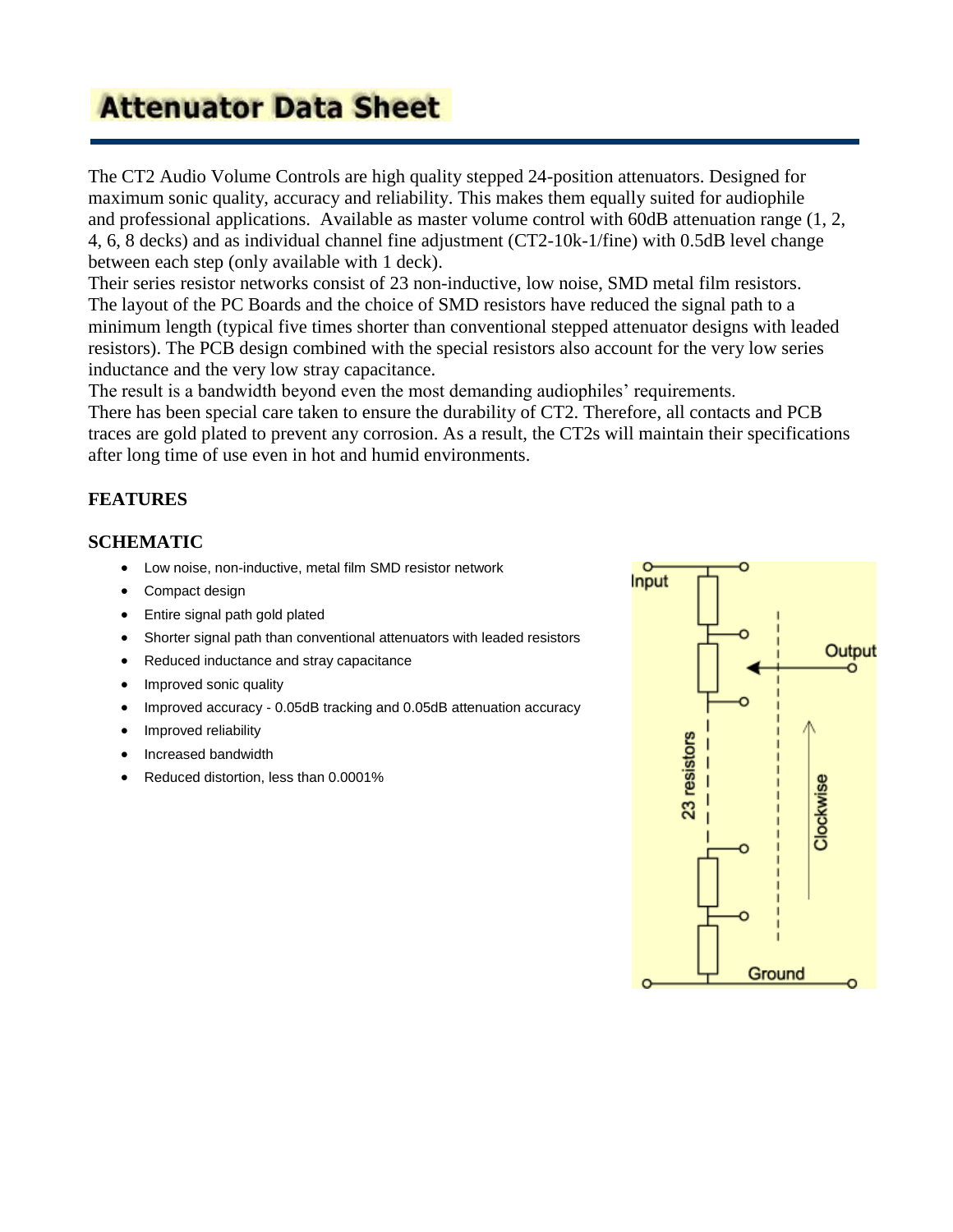## **SPECIFICATIONS**

#### MAXIMUM RATINGS

| <b>Note</b> | <b>Parameter</b>              | <b>Conditions/comments</b> | <b>Value</b>                               | Unit                        |
|-------------|-------------------------------|----------------------------|--------------------------------------------|-----------------------------|
|             | Switching capacity            | (resistive load)           | 2V/2A<br>24V/0.6A<br>42V/0.4A              | AC/DC                       |
|             | Power dissipation             | (each resistor)            | 100                                        | mW                          |
|             | Operating ambient temp. range |                            | $-25$ to $+70$<br>$(-13 \text{ to } +158)$ | deg. C<br>$(\text{deg. F})$ |
|             | Storage temperature range     |                            | $-40$ to $+85$<br>$(-40 \text{ to } 185)$  | deg. C<br>$(\text{deg. F})$ |

# MECHANICAL CHARACTERISTICS

| <b>Note</b> | <b>Parameter</b>       | <b>Conditions/comments</b>                              | <b>Value</b> | Unit       |
|-------------|------------------------|---------------------------------------------------------|--------------|------------|
|             | Number of positions    |                                                         | 24           |            |
|             | Indexing angle         |                                                         | 15           | deg.       |
|             | Switching function     |                                                         | shorting     |            |
|             | Gold plating, contacts | (hard-gold)                                             | 3            | $\mu$ m    |
|             | Gold plating, wiper    | (hard-gold)                                             | 8            | $\mu$ m    |
| 2           | Mechanical life        |                                                         | >25,000      | cycles     |
|             | Switching torque       | 1-, 2-, and 4-decks versions<br>6- and 8-decks versions | 1.5<br>3.5   | Ncm<br>Ncm |
|             | Nut tightening torque  |                                                         | max. 300     | Ncm        |

### DC ELECTRICAL CHARACTERISTICS

| <b>Note</b> | <b>Parameter</b>                                   | <b>Conditions/comments</b>                                                             | <b>Value</b>                                                                                                        | Unit |
|-------------|----------------------------------------------------|----------------------------------------------------------------------------------------|---------------------------------------------------------------------------------------------------------------------|------|
|             | Total resistance range                             | (standard versions of CT2)                                                             | 10, 20, 50,<br>100, 250, 500                                                                                        | kOhm |
|             |                                                    | (fine-adjustment version)                                                              | 10                                                                                                                  | kOhm |
| 3           | Total resistance accuracy                          | (new)                                                                                  | 0.1                                                                                                                 | $\%$ |
|             | Attenuation steps, standard version                | (source output impedance $= 0$ ),<br>$\text{(load input impedance} = \text{infinite})$ | 0, 2, 4, 6, 8, 10, 12, 14,<br>16, 18, 20, 22, 24, 26,<br>28, 30, 32, 34, 38, 42,<br>46, 50, 60, infinite            | dB   |
|             | Attenuation steps, version for fine-<br>adjustment | (source output impedance $= 0$ ),<br>$\text{(load input impedance} = \text{infinite})$ | 0, 0.5, 1, 1.5, 2, 2.5, 3,<br>3.5, 4, 4.5, 5, 5.5, 6, 6.5,<br>7, 7.5, 8, 8.5, 9, 9.5,<br>10, 10.5, 11, 12, infinite | dB   |
| 3           | Attenuation accuracy                               | (new)                                                                                  | $+/-$ 0.05                                                                                                          | dB   |
| 3           | Matching accuracy (tracking)                       | (between two decks)                                                                    | $+/-$ 0.05                                                                                                          | dB   |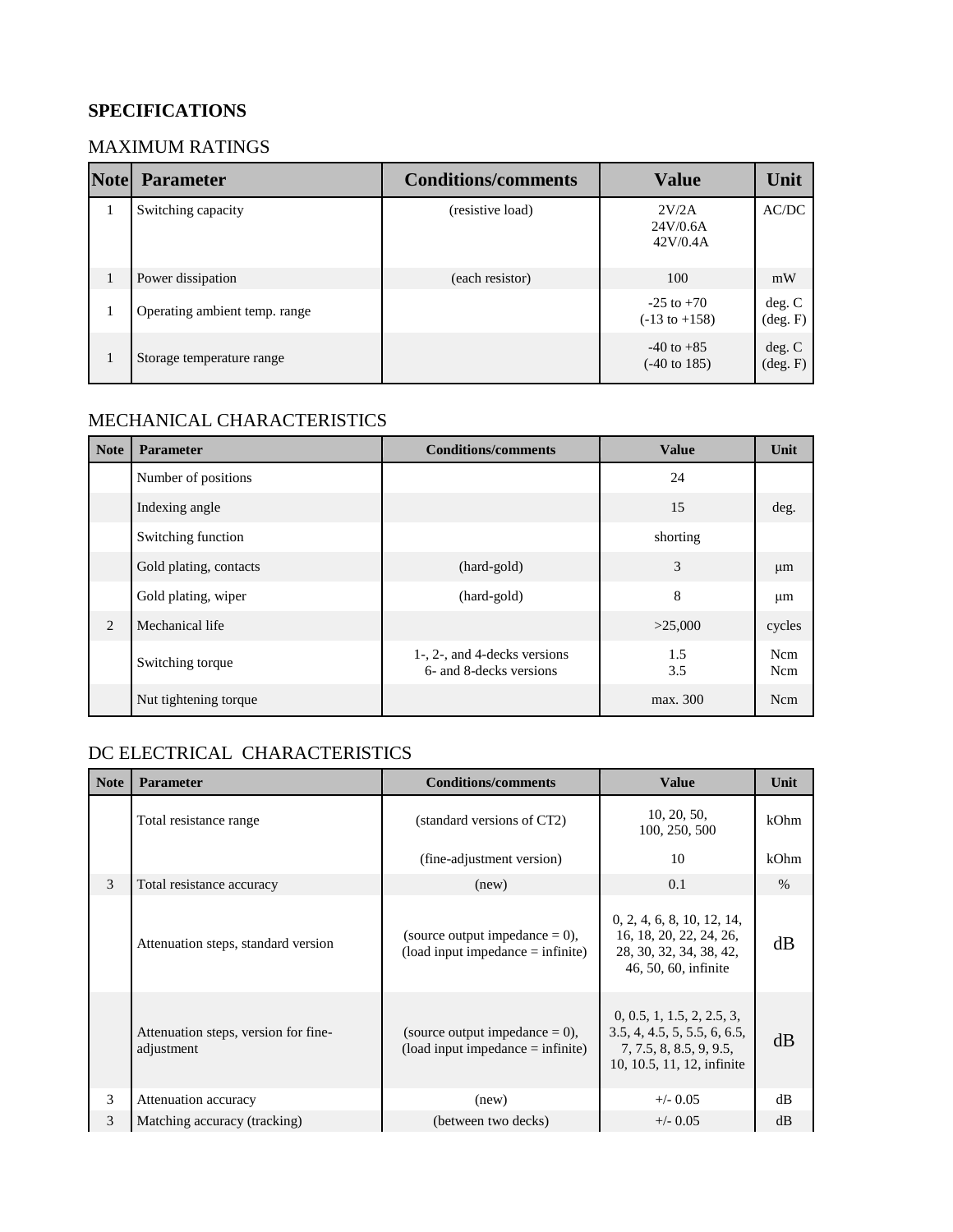| Contact resistance  | (new)                      | max. 0.01 | Ohm |
|---------------------|----------------------------|-----------|-----|
| Contact capacitance | (adjacent contacts)        |           |     |
| Series inductance   | (10 kOhm, input to ground) | max. 0.4  | μH  |

### AC ELECTRICAL CHARACTERISTICS

| <b>Note</b> | <b>Parameter</b>          | <b>Conditions/comments</b> | Value       | Unit       |
|-------------|---------------------------|----------------------------|-------------|------------|
|             | -3dB bandwidth            | $(10k, A = -6dB)$          | 50          | <b>MHz</b> |
|             | Noise voltage             | (10k, input to ground pin) | 12.8        | nV/Hz      |
|             | Total harmonic distortion | $(A = -6dB, fo = 1kHz)$    | max. 0.0001 | %          |

#### **Notes**

- Exposure to maximum rating conditions for extended periods of time may affect device reliability
- One cycle is defined as a full rotation from one end stop to the other and return
- Typical values at +25 deg. C ambient temperature. Output (pin 2) unloaded
- Measuring probe input capacitance 1 pF
- Theoretical value for an ideal 10k resistor
- Measured with Panasonic Audio Analyzer VP-7722P

#### **OUTLINE DRAWING**

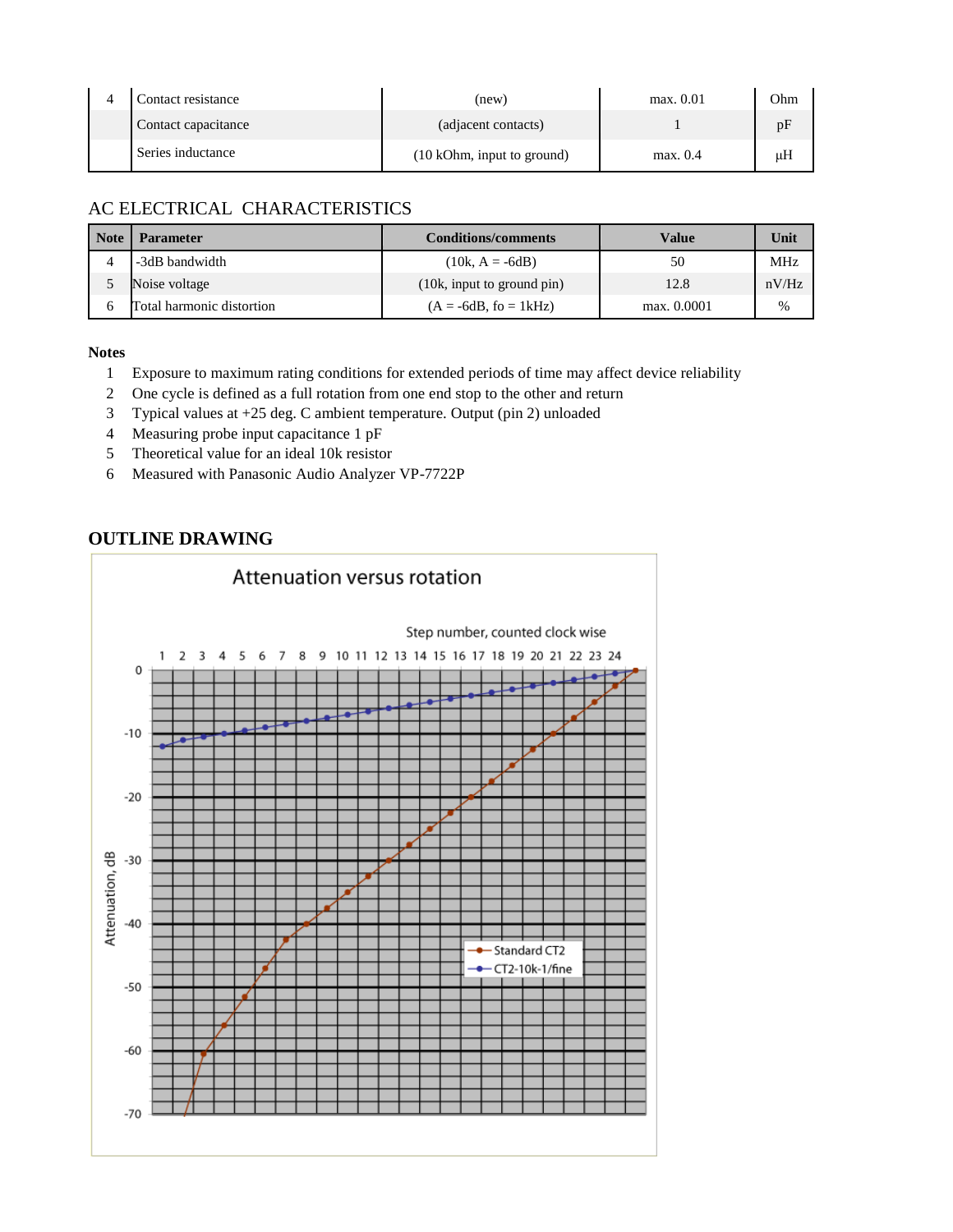